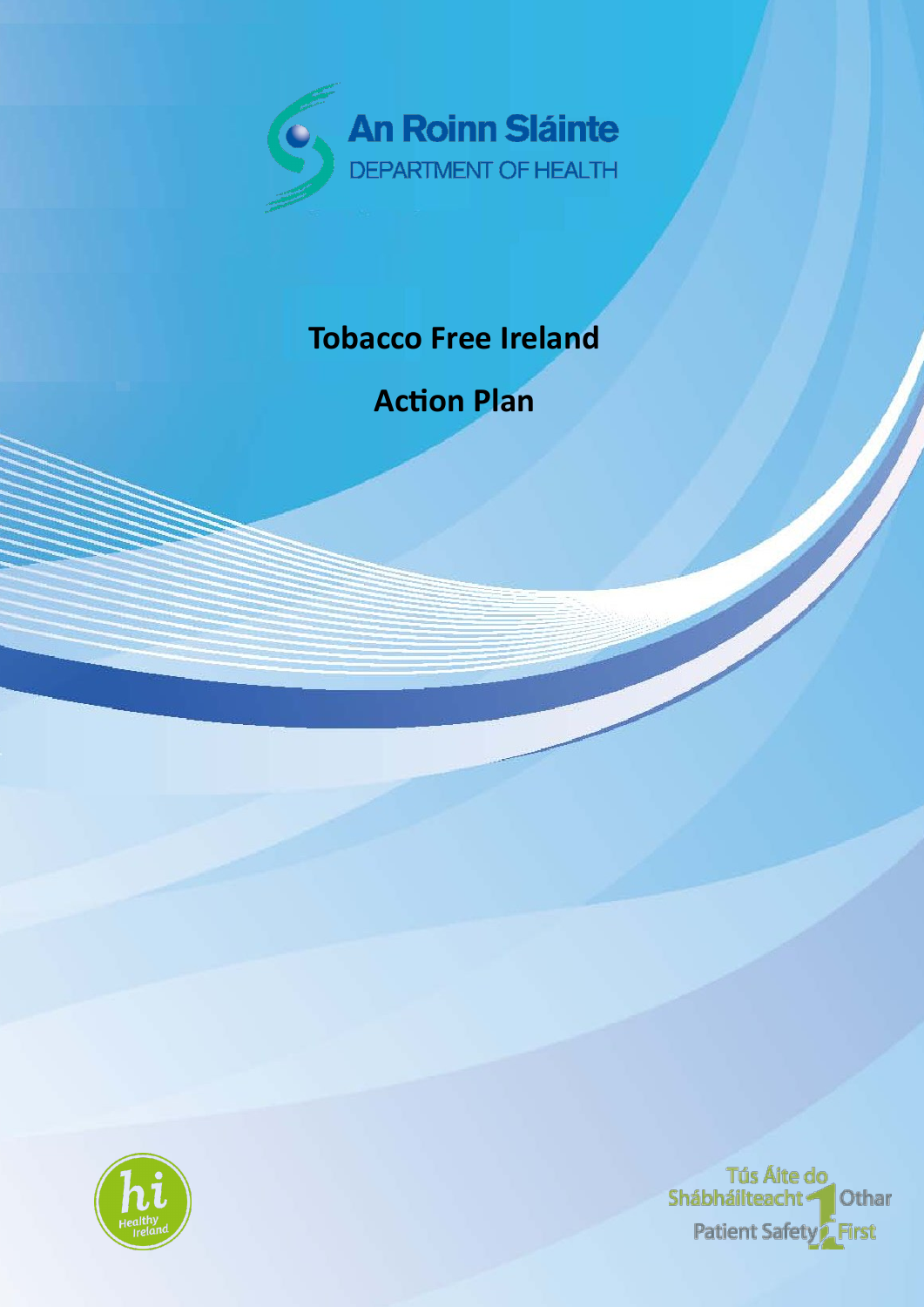Tobacco Free Ireland, the report of the Tobacco Policy Review Group, was endorsed by Government, and published in October 2013. It builds on existing tobacco control policies and legislation already in place in this country, and sets a target for Ireland to be tobacco free (i.e. with a smoking prevalence rate of less than 5%) by 2025. Tobacco Free Ireland was the first policy document to be launched under the Healthy Ireland framework and will play a major part in achieving the vision set out in Healthy Ireland. The two key themes underpinning Tobacco Free Ireland are the protection of children and the denormalisation of smoking.

Tobacco Free Ireland addresses a range of tobacco control issues and initiatives and contains over 60 recommendations. This high level action plan, drawn up in consultation with those who will lead out on the recommendations, outlines the responsibilities, actions necessary and timelines for the implementation of the recommendations. Some of the recommendations have already been commenced and some of them, by their very nature, are on-going. The implementation of many of the recommendations is dynamic and the action plan will be subject to annual review so as to monitor progress. As part of the annual review process, a detailed report will be prepared and published outlining the progress to date and any actions necessary to ensure the implementation of the recommendations in Tobacco Free Ireland.

|                | Recommendation                                                                                                                                                                                                                                                                                                                                                                                                                                                                       |                                                         |                                                                                                                                                                                                                                                                                                                              | <b>Time frame</b>                                                                                      |
|----------------|--------------------------------------------------------------------------------------------------------------------------------------------------------------------------------------------------------------------------------------------------------------------------------------------------------------------------------------------------------------------------------------------------------------------------------------------------------------------------------------|---------------------------------------------------------|------------------------------------------------------------------------------------------------------------------------------------------------------------------------------------------------------------------------------------------------------------------------------------------------------------------------------|--------------------------------------------------------------------------------------------------------|
| Chapter and    |                                                                                                                                                                                                                                                                                                                                                                                                                                                                                      | Lead                                                    | <b>Action</b>                                                                                                                                                                                                                                                                                                                |                                                                                                        |
| no.<br>General |                                                                                                                                                                                                                                                                                                                                                                                                                                                                                      |                                                         |                                                                                                                                                                                                                                                                                                                              |                                                                                                        |
| 11.1           | Develop an action plan with timelines for the phased implementation<br>of the recommendations in Tobacco Free Ireland.                                                                                                                                                                                                                                                                                                                                                               | DOH TACU <sup>1</sup>                                   | 1. Action plan developed in<br>consultation with key stakeholders.<br>2. Review and update action plan<br>annually.                                                                                                                                                                                                          | 1. Complete Q4<br>2014<br>2. Annual<br>Report on TFI<br>produced in Q1<br>each year,<br>beginning 2015 |
| 5.1            | Take steps to ensure that all government officials, employees of state<br>agencies and members of any government branch (executive,<br>legislative and judiciary) responsible for setting and implementing<br>tobacco control policies and for protecting those policies against<br>tobacco industry interests are aware of their obligations under article<br>5.3 of the WHO FCTC <sup>2</sup> and are aware of the Guidelines developed to<br>assist in meeting these obligations. | DOH TACU                                                | Continue to advise all appropriate<br>Government Departments, State<br>Agencies with WHO FCTC guidelines<br>on article 5.3.                                                                                                                                                                                                  | Initiate<br>2014 and on-<br>going                                                                      |
|                |                                                                                                                                                                                                                                                                                                                                                                                                                                                                                      |                                                         |                                                                                                                                                                                                                                                                                                                              |                                                                                                        |
|                | Protection of children and denormalisation of tobacco use in Ireland                                                                                                                                                                                                                                                                                                                                                                                                                 |                                                         |                                                                                                                                                                                                                                                                                                                              |                                                                                                        |
| 7.1            | The protection of children must be prioritised in all of the initiatives<br>outlined in the policy.                                                                                                                                                                                                                                                                                                                                                                                  | 1. DOH TACU<br>2.DOH H&W $P^3$<br>$3.$ HSE <sup>4</sup> | All initiatives to be examined with a<br>view to maximising the impact on<br>children where appropriate.                                                                                                                                                                                                                     | Initiate<br>Q1<br>2014 and on-<br>going                                                                |
| 7.2            | Denormalisation must be a complementary underpinning theme for<br>all of the initiatives within the policy.                                                                                                                                                                                                                                                                                                                                                                          | 1. DOH TACU<br>2. DOH H&W P<br>3. HSE                   | All initiatives to be evaluated with a<br>view to maximising<br>denormalisation.                                                                                                                                                                                                                                             | Initiate<br>Q1<br>2014 and on-<br>going                                                                |
| 7.3            | Develop and introduce legislation to prohibit smoking within the<br>campuses of primary schools, secondary schools and child care<br>facilities.                                                                                                                                                                                                                                                                                                                                     | DOH TACU                                                | 1. Review previous legislation for<br>primary and secondary schools and<br>check if it could be fit for purpose.<br>2. Define child care facilities and<br>explore how legislation might be<br>framed.<br>3. Initiate legislative process.                                                                                   | 1. Initiate<br>Q <sub>2</sub><br>2016<br>2. Initiate Q2<br>2016<br>3. Initiate Q3<br>2016              |
| 7.4            | Promote tobacco free campuses for all third-level institutions in<br>consultation with key stakeholders.                                                                                                                                                                                                                                                                                                                                                                             | DOH H&WB P                                              | Health and Wellbeing Programme to<br>engage with Higher Education<br>Institutes and other stakeholders to<br>introduce tobacco free campuses as<br>part of Healthy Campus initiative.<br>Engage with 3rd level institutions to<br>promote tobacco free campuses.<br>Liaise with ASH Ireland on work to<br>date in this area. | Initiate<br>Q2 2014 and on-<br>going                                                                   |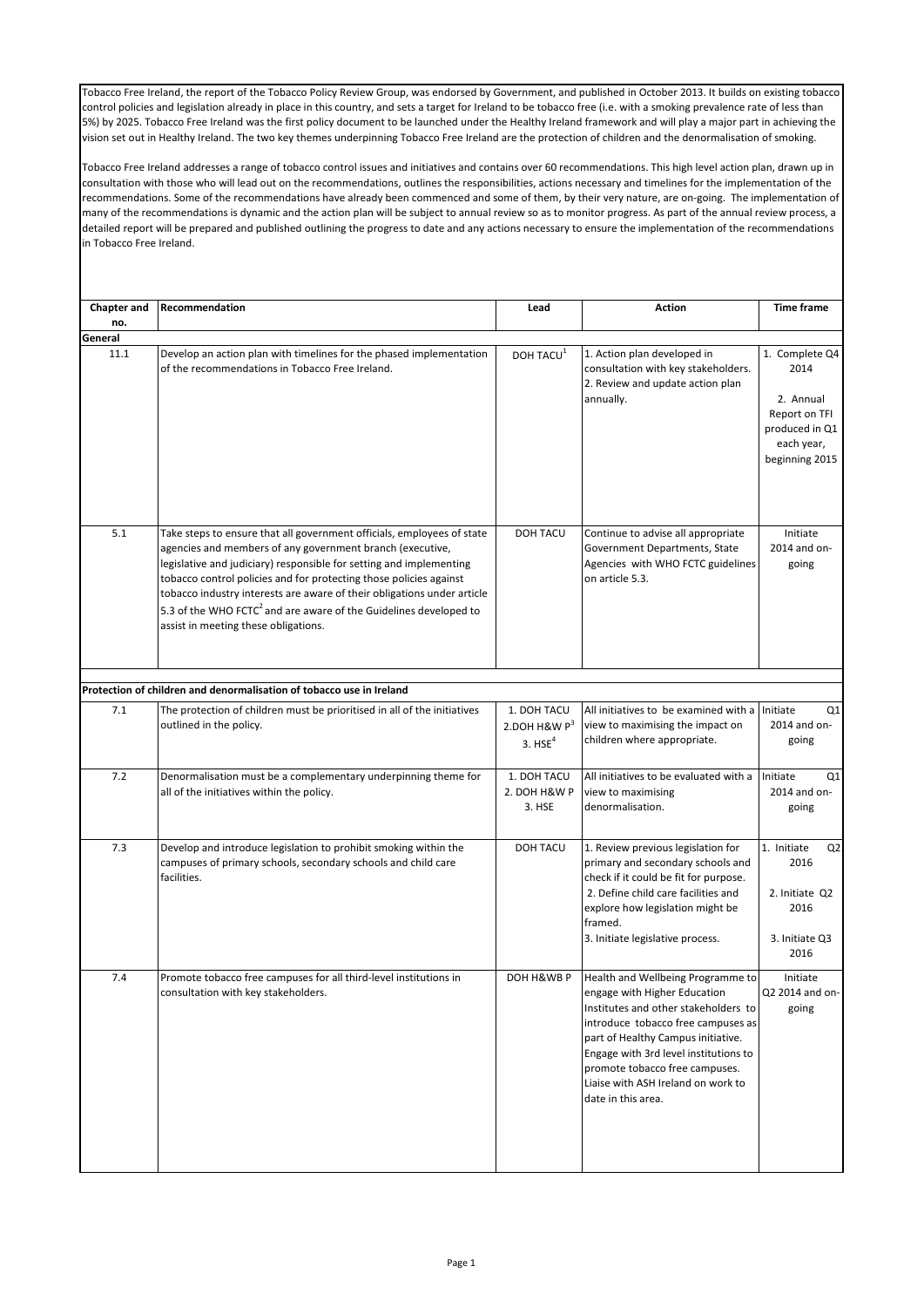| <b>Chapter and</b><br>no. | Recommendation                                                                                                                                                                                                                                                                                                                                              | Lead                  | Action                                                                                                                                                                                                                                                                                                               | <b>Time frame</b>                                                                                                                                     |
|---------------------------|-------------------------------------------------------------------------------------------------------------------------------------------------------------------------------------------------------------------------------------------------------------------------------------------------------------------------------------------------------------|-----------------------|----------------------------------------------------------------------------------------------------------------------------------------------------------------------------------------------------------------------------------------------------------------------------------------------------------------------|-------------------------------------------------------------------------------------------------------------------------------------------------------|
| 7.5                       | Promote tobacco free campuses for all health care, governmental and<br>sporting facilities in consultation with key stakeholders.                                                                                                                                                                                                                           | 1.HSE<br>2. DOH H&W P | 1. HSE to continue implementation<br>of tobacco free campuses on its<br>sites.<br>2.DOH H&WB P to engage with<br>Healthy Ireland Cross-Sectoral group<br>to promote tobacco free campuses.<br>3. DOH H&WB P working with a<br>corporate partner to develop a<br>tobacco free campus toolkit for<br>general use.      | 1. On-going<br>2015<br>2.0n-going 2015<br>3.0n-going 2015                                                                                             |
| 7.6<br>7.7                | Further develop the tobacco free playgrounds initiative in conjunction<br>with the local authorities by way of voluntary measures or by the<br>introduction of bye-laws.<br>Promote tobacco free environments and in particular parks and<br>beaches in conjunction with the local authorities by voluntary<br>measures or by the introduction of bye-laws. | DOH H&W P             | DOH H&WB P to engage with Inter-<br>Departmental Group on Local and<br>Community Development and the<br><b>City and County Managers</b><br>Association to include health and<br>wellbeing as a key pillar in economic<br>and community planning process.<br>Liaise with ASH Ireland on work to<br>date in this area. | Initiate<br>Q2 2014                                                                                                                                   |
| 7.8                       | Evaluate the tobacco free environment initiatives with a view to the<br>introduction of legislation if required.                                                                                                                                                                                                                                            | DOH TACU              | DOH TACU and H&WB P to evaluate<br>7.4 to 7.7 to assess progress and<br>need for further action.                                                                                                                                                                                                                     | Initiate<br>Q1<br>2016                                                                                                                                |
|                           | Legislative compliance and regulating the retail environment                                                                                                                                                                                                                                                                                                |                       |                                                                                                                                                                                                                                                                                                                      |                                                                                                                                                       |
| 8.1                       | Continue to actively promote compliance with and enforce all<br>provisions of the Public Health (Tobacco) Act 2002 as amended.                                                                                                                                                                                                                              | <b>HSE</b>            | <b>HSE Annual Service Plan</b><br>commitment.                                                                                                                                                                                                                                                                        | On-going                                                                                                                                              |
| 8.2                       | Introduce fixed penalty notices (on the spot fines) for offences.                                                                                                                                                                                                                                                                                           | DOH TACU              | To be explored in Retail Licensing<br>Bill.                                                                                                                                                                                                                                                                          | See 8.7 to 8.12<br>below                                                                                                                              |
| 8.3                       | Develop capacity within the HSE's Environmental Health Service to<br>maintain consistent and sustained enforcement of all aspects of the<br>tobacco control legislation.                                                                                                                                                                                    | <b>HSE</b>            | Compliance levels reviewed and<br>legislative provisions with most non-<br>compliance targeted. Standard<br>operational protocols in place,<br>reviewed annually.                                                                                                                                                    | On-going                                                                                                                                              |
| 8.4                       | Develop special investigation capacity within the HSE's Environmental<br>Health Service to assess compliance by tobacco manufacturers.                                                                                                                                                                                                                      | <b>HSE</b>            | The reconfiguration of the<br>Environmental Health Service will<br>consider this recommendation.                                                                                                                                                                                                                     | Q2 2015                                                                                                                                               |
| 8.5                       | Introduce legislation for the publication of information in respect of<br>any person on whom a fine, other penalty or conviction was imposed<br>by a Court ('name and shame').                                                                                                                                                                              | DOH TACU              | Build on current HSE system for<br>reporting on convictions and<br>prosecutions via new Retail<br>Licencing Bill.                                                                                                                                                                                                    | See 8.7 to 8.12<br>below                                                                                                                              |
| 8.6                       | Collaborate with other EU <sup>5</sup> countries in relation to compliance<br>measures for tobacco ingredient reporting.                                                                                                                                                                                                                                    | DOH TACU              | Engage with European Commission<br>to facilitate the transposition of the<br>Tobacco Products Directive by May<br>2016.                                                                                                                                                                                              | Initiate<br>Q2 2014                                                                                                                                   |
| $8.7 - 8.12$              | Regulate the tobacco retail environment.                                                                                                                                                                                                                                                                                                                    | DOH TACU              | Consider the implementation of<br>recommendations 8.7 to 8.12 in the<br>forthcoming Retail Licencing Bill.                                                                                                                                                                                                           | 1. Initiate<br>Q1<br>2014<br>2. Memo to<br>Government Q2<br>2014<br>3. Public<br>Consultation Q4<br>2014<br>4. Progress<br>legislation Q1-<br>Q4 2015 |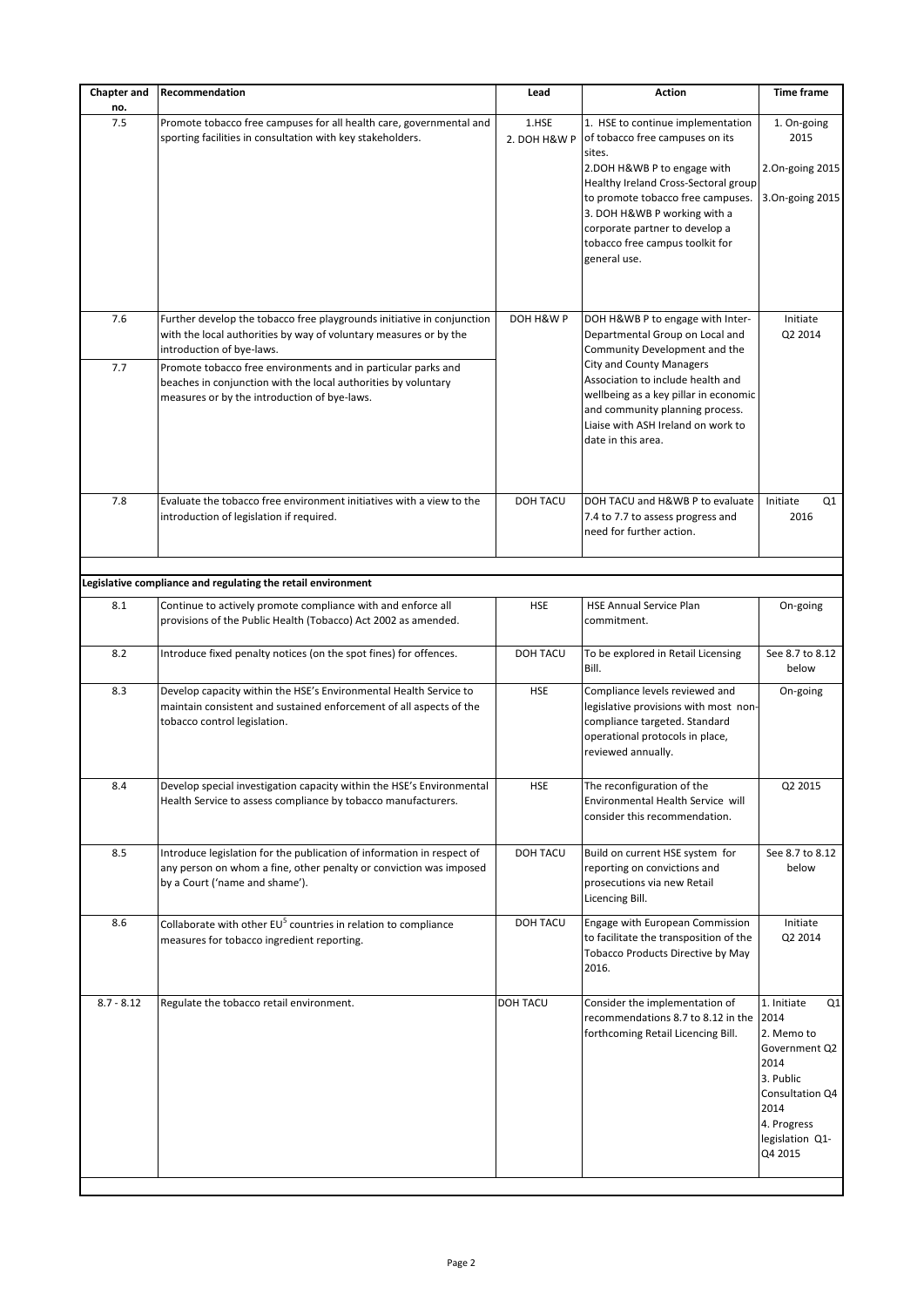| <b>Chapter and</b>             | Recommendation                                                                                                                                                                                                           | Lead                          | <b>Action</b>                                                                                                                                                                                                                                                                                                                                                                                     | <b>Time frame</b>                                                                                                                                 |
|--------------------------------|--------------------------------------------------------------------------------------------------------------------------------------------------------------------------------------------------------------------------|-------------------------------|---------------------------------------------------------------------------------------------------------------------------------------------------------------------------------------------------------------------------------------------------------------------------------------------------------------------------------------------------------------------------------------------------|---------------------------------------------------------------------------------------------------------------------------------------------------|
| no.                            | Monitor tobacco use and prevalence                                                                                                                                                                                       |                               |                                                                                                                                                                                                                                                                                                                                                                                                   |                                                                                                                                                   |
| 9.1                            | An active research and survey programme on tobacco should be put                                                                                                                                                         | <b>DOH TACU</b>               | 1. Engage with key stakeholders to                                                                                                                                                                                                                                                                                                                                                                | 1.Initiate                                                                                                                                        |
|                                | in place to include areas such as supply and demand, prevention and<br>treatment, exposure to second-hand smoke and industry marketing<br>initiatives.                                                                   | <b>HSE</b><br>DOH H&WB P      | identify research requirement.<br>2. Surveillance of tobacco use<br>through HSE Tracker, Healthy<br>Ireland and Health Behaviour in<br>School Children Surveys.                                                                                                                                                                                                                                   | Q1 2015<br>2. Q2 2014 and<br>on-going                                                                                                             |
|                                |                                                                                                                                                                                                                          |                               |                                                                                                                                                                                                                                                                                                                                                                                                   |                                                                                                                                                   |
| 9.2                            | This survey programme is to include a single, reliable and regular<br>collation of smoking prevalence rates.                                                                                                             | <b>DOH TACU</b>               | Standardised survey questions on<br>tobacco developed in conjunction<br>with HSE and WHO                                                                                                                                                                                                                                                                                                          | 2014 and on-<br>going                                                                                                                             |
| 9.3                            | Tobacco control measures should be continuously evaluated to<br>ascertain impacts and outcomes.                                                                                                                          | DOH TACU<br><b>HSE</b>        | Evaluation built in to all tobacco<br>control measures and carried out as<br>appropriate, e.g., Audit of tobacco<br>free campus, tobacco control<br>legislation, QUIT campaign, training<br>in Brief Interventions and other<br>measures and reported on. See<br>10.3 below.                                                                                                                      | 2014 and on-<br>going                                                                                                                             |
|                                |                                                                                                                                                                                                                          |                               |                                                                                                                                                                                                                                                                                                                                                                                                   |                                                                                                                                                   |
|                                | Protect people from tobacco smoke                                                                                                                                                                                        |                               |                                                                                                                                                                                                                                                                                                                                                                                                   |                                                                                                                                                   |
| 9.4                            | Develop and introduce legislation prohibiting smoking in cars where<br>children are present, based on international evidence and good<br>practice.                                                                       | <b>DOH TACU</b>               | Facilitate the progress of the<br>Protection of Children's Health<br>(Tobacco Smoke in Mechanically<br>Propelled Vehicles) Bill 2014.                                                                                                                                                                                                                                                             | Complete<br>Q1 2015                                                                                                                               |
| 9.5                            | Undertake a social marketing campaign focusing on the risks to<br>children from exposure to second-hand smoke with particular<br>reference to smoking in cars (and information on future legislation in<br>this regard). | <b>HSE</b>                    | Await outcome of 9.4 and resources<br>for same.                                                                                                                                                                                                                                                                                                                                                   | Initiate<br>2015                                                                                                                                  |
| 9.6                            | Monitor the effectiveness of the current smoke free legislation,<br>including the review of existing exemptions and the monitoring of<br>compliance with these provisions.                                               | <b>DOH TACU</b><br><b>HSE</b> | Joint DOH TACU and HSE group to<br>review all tobacco control legislation<br>quarterly.                                                                                                                                                                                                                                                                                                           | Initiate<br>Q4<br>2014                                                                                                                            |
|                                |                                                                                                                                                                                                                          |                               |                                                                                                                                                                                                                                                                                                                                                                                                   |                                                                                                                                                   |
| Offer help to quit tobacco use |                                                                                                                                                                                                                          |                               |                                                                                                                                                                                                                                                                                                                                                                                                   |                                                                                                                                                   |
| 9.7                            | Identify a lead person with clear lines of responsibility for the co-<br>ordination of smoking cessation services within the health service to<br>ensure a national approach.                                            | <b>HSE</b>                    | Lead in place.                                                                                                                                                                                                                                                                                                                                                                                    | Complete<br>Q2 2014                                                                                                                               |
| 9.8                            | Develop comprehensive national smoking cessation guidelines. These<br>to include the minimum level of service provision that each service<br>provider needs to have in place.                                            | <b>HSE</b>                    | 1. Publish national standards for the<br>intensive tobacco cessation support<br>programme.<br>2. Train all intensive tobacco<br>cessation specialist staff in<br>delivering behavioural support<br>based on best practice and newly<br>published standards.<br>3. Assess minimum level of service<br>provision with the implementation<br>of the new integrated "one-stop"<br>model QUIT service. | 1. Publish in<br>2013.<br>2. Online and<br>face to face<br>training to be<br>commissioned<br>for 2014.<br>3. On-going<br>through 2015<br>and 2016 |
| 9.9                            | Undertake targeted approaches for specific groups, particularly young<br>people, lower socioeconomic groups, pregnant and post-partum<br>women and patients with cardiac and respiratory disorders.                      | HSE                           | Specialist smoking cessation staff<br>trained to deal with specific groups.<br>Referral pathways to support these<br>groups via a "one-stop " model<br>being developed.                                                                                                                                                                                                                           | Q2-Q4 2014 and<br>on-going                                                                                                                        |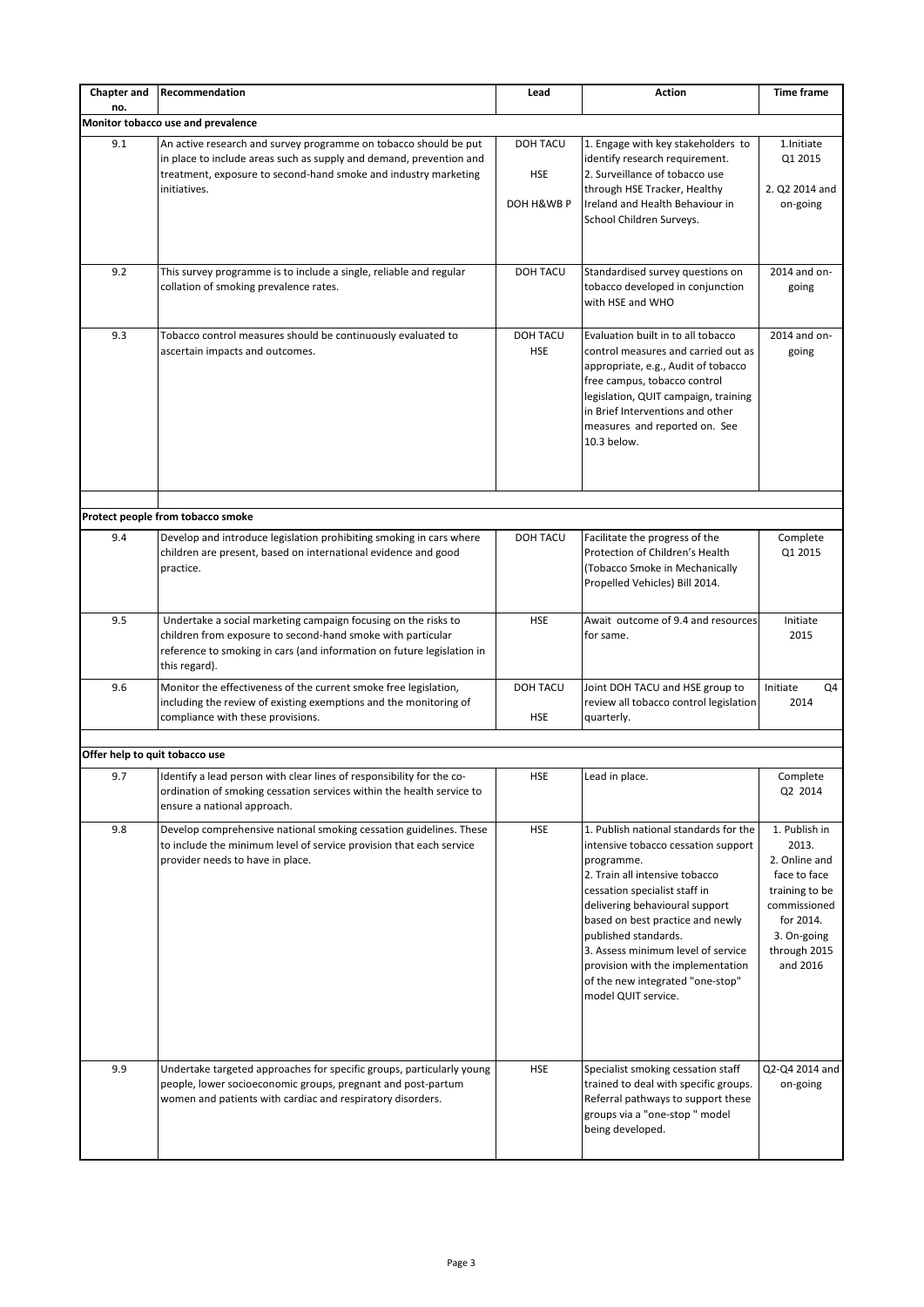| <b>Chapter and</b><br>no.                                      | Recommendation                                                                                                                                                                | Lead                 | <b>Action</b>                                                                                                                                                                                                                                                                | <b>Time frame</b>                                   |
|----------------------------------------------------------------|-------------------------------------------------------------------------------------------------------------------------------------------------------------------------------|----------------------|------------------------------------------------------------------------------------------------------------------------------------------------------------------------------------------------------------------------------------------------------------------------------|-----------------------------------------------------|
| 9.10                                                           | Establish a national database for the collection and collation of data<br>from all smoking cessation services.                                                                | <b>HSE</b>           | Develop a business case for a<br>National Tobacco Cessation Service<br>Patient Management System.                                                                                                                                                                            | Initiate 2014 and<br>progress 2015                  |
| 9.11                                                           | Train all frontline healthcare workers to deliver interventions for<br>smoking cessation as part of their routine work.                                                       | <b>HSE</b>           | 1. Training targets set for number of<br>staff to be trained in Brief<br>Intervention Smoking Cessation HSE<br>Annual Service Plan.<br>2. Very Brief Advice on-line training<br>to be offered to all staff.                                                                  | 1. 2014 and on-<br>going.<br>2. Develop for<br>2015 |
| 9.12                                                           | Examine evidence (national and international) regarding outcomes of<br>the use of NRT <sup>6</sup> and other approaches.                                                      | DOH TACU             | Engage with key stakeholders with a Initiate Q2 2014<br>view to carrying out an evidence<br>based review or health technology<br>assessment on NRT and other<br>smoking cessation approaches.                                                                                |                                                     |
| 9.13                                                           | Establish a regulatory framework for nicotine products in the context<br>of discussions at EU level.                                                                          | <b>DOH TACU</b>      | 1. Retail Licencing Bill to include<br>non-medicinal nicotine products.<br>2. Implementation of EU Tobacco<br>Products Directive.                                                                                                                                            | See 8.7 to 8.12<br>above<br>see                     |
| 9.14                                                           | Increase investment in mass media quit campaigns.                                                                                                                             | <b>HSE</b>           | Significant increase in investment<br>secured for QUIT campaign, subject<br>to continuous evaluation.                                                                                                                                                                        | 2014 and on-<br>going                               |
| 9.15                                                           | Advocate for the removal of VAT from NRT.                                                                                                                                     | DOH TACU             | Discuss with Department of Finance<br>the feasibility of minimising the rate<br>of VAT on NRT patches subject to<br>the EU VAT. Directive                                                                                                                                    | Q1 2015                                             |
| 9.16                                                           | Make NRT more widely available, including in outlets where tobacco<br>products are sold.                                                                                      | DOH TACU             | The Health Products Regulatory<br>Authority (HPRA), formerly the Irish<br>Medicines Board has authorised an<br>NRT product to be sold in general<br>retail and grocery outlets.                                                                                              | Initiate<br>Q3 2014 and on-<br>going                |
|                                                                | Warn about the dangers of tobacco                                                                                                                                             |                      |                                                                                                                                                                                                                                                                              |                                                     |
| 9.17                                                           | Increase investment in social marketing campaigns to warn about the<br>dangers of tobacco.                                                                                    | <b>HSE</b>           | See 9.14 above.                                                                                                                                                                                                                                                              | 2014 and on-<br>going                               |
| 9.18                                                           | Enhance educational initiatives aimed at preventing young people<br>from starting to smoke, in line with best international practice within<br>the Healthy Ireland framework. | DOH H&W P            | DOH H&WB P engaging with Dept of<br>Education and Skills to ensure an<br>effective approach to health and<br>wellbeing. Also leading out on<br>implementation of Outcome 1-<br>Active and Healthy, Physical and<br>Mental Wellbeing in Better<br>Outcomes, Brighter Futures. | 2014 and on-<br>going                               |
| 9.19                                                           | Monitor the implementation of regulations for pictorial warnings.                                                                                                             | 1.DOH TACU<br>2. HSE | Joint DOH TACU and HSE group to<br>review all tobacco control legislation<br>quarterly.                                                                                                                                                                                      | Initiate<br>Q4<br>2014                              |
| 9.20                                                           | Undertake continued evaluation of campaigns and programmes.                                                                                                                   | 1.DOH TACU<br>2. HSE | See 9.3.                                                                                                                                                                                                                                                                     | 2014 and on-<br>going                               |
| Enforce bans on tobacco advertising, promotion and sponsorship |                                                                                                                                                                               |                      |                                                                                                                                                                                                                                                                              |                                                     |
| 9.21                                                           | Continued implementation and monitoring of the national inspection<br>programme is required in order to ensure compliance with all tobacco<br>legislation.                    | <b>HSE</b>           | See 8.1.                                                                                                                                                                                                                                                                     | 2014 and on-<br>going                               |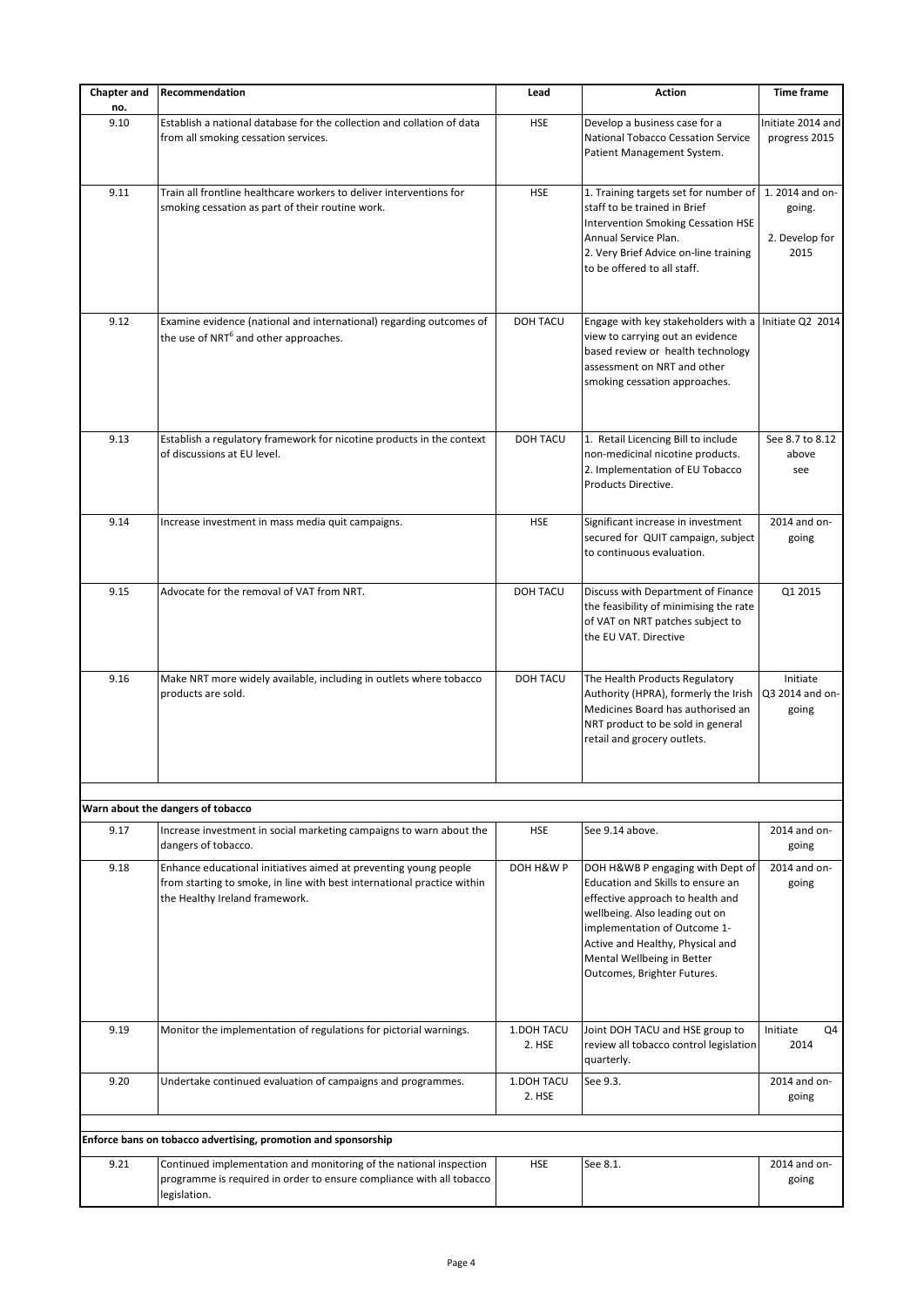| <b>Chapter and</b> | Recommendation                                                                                                                                                                                                                           | Lead                 | Action                                                                                                                  | <b>Time frame</b>                                                                                                                               |
|--------------------|------------------------------------------------------------------------------------------------------------------------------------------------------------------------------------------------------------------------------------------|----------------------|-------------------------------------------------------------------------------------------------------------------------|-------------------------------------------------------------------------------------------------------------------------------------------------|
| no.                |                                                                                                                                                                                                                                          |                      |                                                                                                                         |                                                                                                                                                 |
| 9.22               | Review existing legislation to ensure that it is fit for purpose to deal<br>with new and emerging measures and marketing programmes<br>adopted by the tobacco industry.                                                                  | 1.DOH TACU<br>2. HSE | Joint DOH TACU and HSE group to<br>review all tobacco control legislation<br>quarterly.                                 | Initiate<br>Q4<br>2014                                                                                                                          |
| 9.23               | Robustly defend the legal challenge by the tobacco industry to the<br>point of sale measures introduced in 2009.                                                                                                                         | DOH TACU             | Await further developments in this<br>area.                                                                             | On-going                                                                                                                                        |
| 9.24               | Develop legislation for the introduction of standardised/plain<br>packaging for tobacco products.                                                                                                                                        | DOH TACU             | Facilitate the progress of the Public<br>Health (Standardised Packaging of<br>Tobacco) Bill 2013.                       | Complete<br><b>Oireachtas</b><br>process Q1<br>2015 and<br>commence<br>legislation in line<br>with Tobacco<br>Products<br>Directive May<br>2016 |
| 9.25               | Work with the EU to ensure successful implementation of the<br>proposed revision of the Tobacco Products Directive.                                                                                                                      | <b>DOH TACU</b>      | Engage with European Commission<br>to facilitate the transposition of the<br>Tobacco Products Directive by May<br>2016. | Initiate Q2 2014                                                                                                                                |
| 9.26               | Work with media regulators and the entertainment industry around<br>the portrayal of smoking in the media.                                                                                                                               | <b>DOH TACU</b>      | Review the portrayal of smoking in<br>national media.                                                                   | Initiate<br>Q1 2015                                                                                                                             |
| 9.27               | Monitor developments in relation to brand stretching at a global and<br>European level.                                                                                                                                                  | DOH TACU             | Monitor tobacco industry activity in<br>conjunction with WHO FCTC and<br>European Commission and review<br>accordingly. | On-going                                                                                                                                        |
| 9.28               | Examine and monitor the existing tobacco legislation to ensure that it<br>is inclusive of contemporary forms of communications.                                                                                                          | 1.DOH TACU<br>2. HSE | Joint DOH TACU and HSE group to<br>review all tobacco control legislation<br>quarterly.                                 | Initiate<br>Q4<br>2014                                                                                                                          |
|                    | Raise taxes on tobacco products                                                                                                                                                                                                          |                      |                                                                                                                         |                                                                                                                                                 |
| 9.29               | The Departments of Health and Finance and the Office of the Revenue<br>Commissioners are to work in closer collaboration in relation to fiscal<br>matters relating to tobacco and on measures to reduce the illicit trade<br>of tobacco. | DOH TACU             | Engage with Department of Finance<br>and Revenue Commissioners.                                                         | 2014 and on-<br>going                                                                                                                           |
| 9.30               | Annual excise duty increases on tobacco products should be applied<br>over a continuous five year period.                                                                                                                                | DOH TACU             | DOH TACU to discuss this<br>recommendation with the Dept of<br>Finance.                                                 | 2014 and on-<br>going                                                                                                                           |
| 9.31               | Increase duty on roll-your-own and other tobacco products to reduce<br>the price differential between cigarettes and other tobacco products.                                                                                             | DOH TACU             | DOH TACU to advocate for such<br>increases.                                                                             | 2014 and on-<br>going                                                                                                                           |
| 9.32               | Remove tobacco from the consumer price index.                                                                                                                                                                                            | <b>DOH TACU</b>      | Discuss with Central Statistics Office<br>and other relevant bodies.                                                    | Initiate<br>Q1 2015                                                                                                                             |
| 9.33               | Introduce a tobacco industry levy or similar mechanism which could<br>be ring fenced to fund health promotion and tobacco control<br>initiatives including support to end the illegal trade.                                             | DOH TACU             | Discuss with Department of Finance.                                                                                     | Initiate<br>Q1 2015                                                                                                                             |
| 9.34               | Consider the introduction of an environmental levy in the context of<br>the Government's waste policy "A Resource Opportunity", the<br>application of economic instruments and the review of producer<br>responsibility.                 | <b>DOH TACU</b>      | Discuss with Department of the<br>Environment, Community and Local<br>Government.                                       | Initiate<br>Q1 2016                                                                                                                             |
| 9.35               | Continue collaboration with national and international partners on<br>strategies to reduce illicit trade.                                                                                                                                | <b>DOH TACU</b>      | Discuss with Departments of<br>Finance, Justice and Equality,<br>Revenue Commissioners, European<br>Commission and WHO. | On-going                                                                                                                                        |
|                    | National and International Partnerships                                                                                                                                                                                                  |                      |                                                                                                                         |                                                                                                                                                 |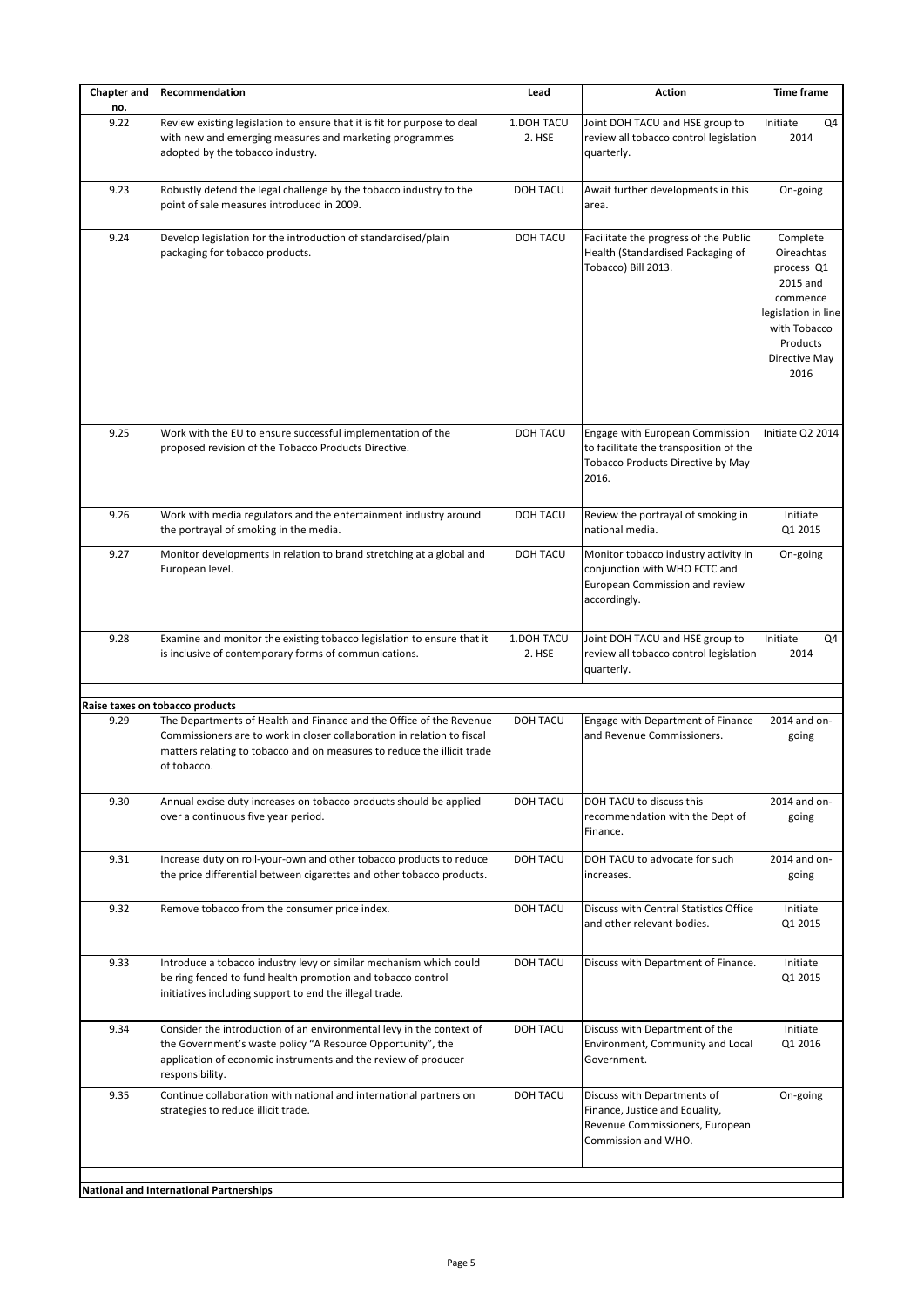| <b>Chapter and</b> | Recommendation                                                                                                                                                                                                                                                                                                                                                                   | Lead                                 | Action                                                                                                                                                                                                                                                                                    | <b>Time frame</b>                                                                          |
|--------------------|----------------------------------------------------------------------------------------------------------------------------------------------------------------------------------------------------------------------------------------------------------------------------------------------------------------------------------------------------------------------------------|--------------------------------------|-------------------------------------------------------------------------------------------------------------------------------------------------------------------------------------------------------------------------------------------------------------------------------------------|--------------------------------------------------------------------------------------------|
| no.                |                                                                                                                                                                                                                                                                                                                                                                                  |                                      |                                                                                                                                                                                                                                                                                           |                                                                                            |
| 10.1               | Government Departments, and state agencies including the Health<br>Service Executive will continue to liaise and work with the non-<br>governmental organisations in order to achieve policy aims set out in<br>this report.                                                                                                                                                     | 1. DOH TACU<br>2 DOH H&W P<br>3. HSE | Ensure on-going engagement via:<br>1. DOH engagement with<br>governmental, state agencies and<br>$NGOs^{\prime}$ ,<br>2. Healthy Ireland Council,<br>3. HSE Health Services Tobacco<br>Control Partners group.                                                                            | Initiate<br>Q1<br>2014 and on-<br>going                                                    |
| 10.2               | Continued participation and engagement at EU level in the context of<br>the revised Tobacco Products Directive.                                                                                                                                                                                                                                                                  | DOH TACU                             | Engage with the European<br>Commission to facilitate the<br>transposition of the Tobacco<br>Products Directive by May 2016.                                                                                                                                                               | Q <sub>2</sub><br>Initiate<br>2014                                                         |
| 10.3               | All Government Departments and state agencies should actively<br>engage with and implement the WHO FCTC, the Protocol to Eliminate<br>the Illicit Trade in Tobacco Products and the FCTC Implementation<br>Guidelines.                                                                                                                                                           | DOH TACU                             | 1. Sign WHO FCTC protocol.<br>2. Arrange to put in place the<br>measures to facilitate ratification in<br>the light of obligations set out in the<br><b>Tobacco Products Directive.</b><br>3. Implement protocol within<br>recognised timeframes as set down<br>by the ratified protocol. | 1. Complete Q4<br>2013<br>2. Initiate<br>Q4 2014<br>3. Await 40<br>country<br>ratification |
| 10.4               | Collaboration with other national and international partners in the<br>area of tobacco control should be continued to further develop the<br>evidence base in support of new initiatives and to evaluate the impact<br>of current measures.                                                                                                                                      | DOH TACU                             | Continue to liaise with EC, WHO and<br>other international bodies to review<br>new tobacco control initiatives as<br>they emerge with a view to<br>incorporate them into practice in<br>Ireland if they facilitate Tobacco<br>Free Ireland by 2025.                                       | On-going                                                                                   |
| 10.5               | Collaborate on a North/South basis, in particular through the North<br>South Ministerial Council, on measures to reduce tobacco<br>consumption.                                                                                                                                                                                                                                  | DOH TACU                             | Continue to work with North South<br>Ministerial Council on tobacco<br>control.                                                                                                                                                                                                           | On-going                                                                                   |
| 10.6               | Support greater national and international collaboration and<br>participation on research programmes to strengthen the evidence<br>base for new measures.                                                                                                                                                                                                                        | DOH TACU                             | Continue to liaise with European<br>Commission, WHO and other<br>international bodies to review new<br>tobacco control initiatives as they<br>emerge with a view to incorporate<br>them into practice in Ireland if they<br>facilitate Tobacco Free Ireland by<br>2025.                   | On-going                                                                                   |
| Legend             | 1. DOH TACU: Department of Health Tobacco and Alcohol Control Unit.<br>2. WHO FCTC: World Health Organisation Framework Convention on Tobacco Control.<br>3. DOH H&W P: Department of Health Health and Wellbeing Programme.<br>4. HSE: Health Service Executive.<br>5. EU: European Union.<br>6. NRT: Nicotine Replacement Therapy.<br>7. NGOs: Non-Governmental Organisations. |                                      |                                                                                                                                                                                                                                                                                           |                                                                                            |